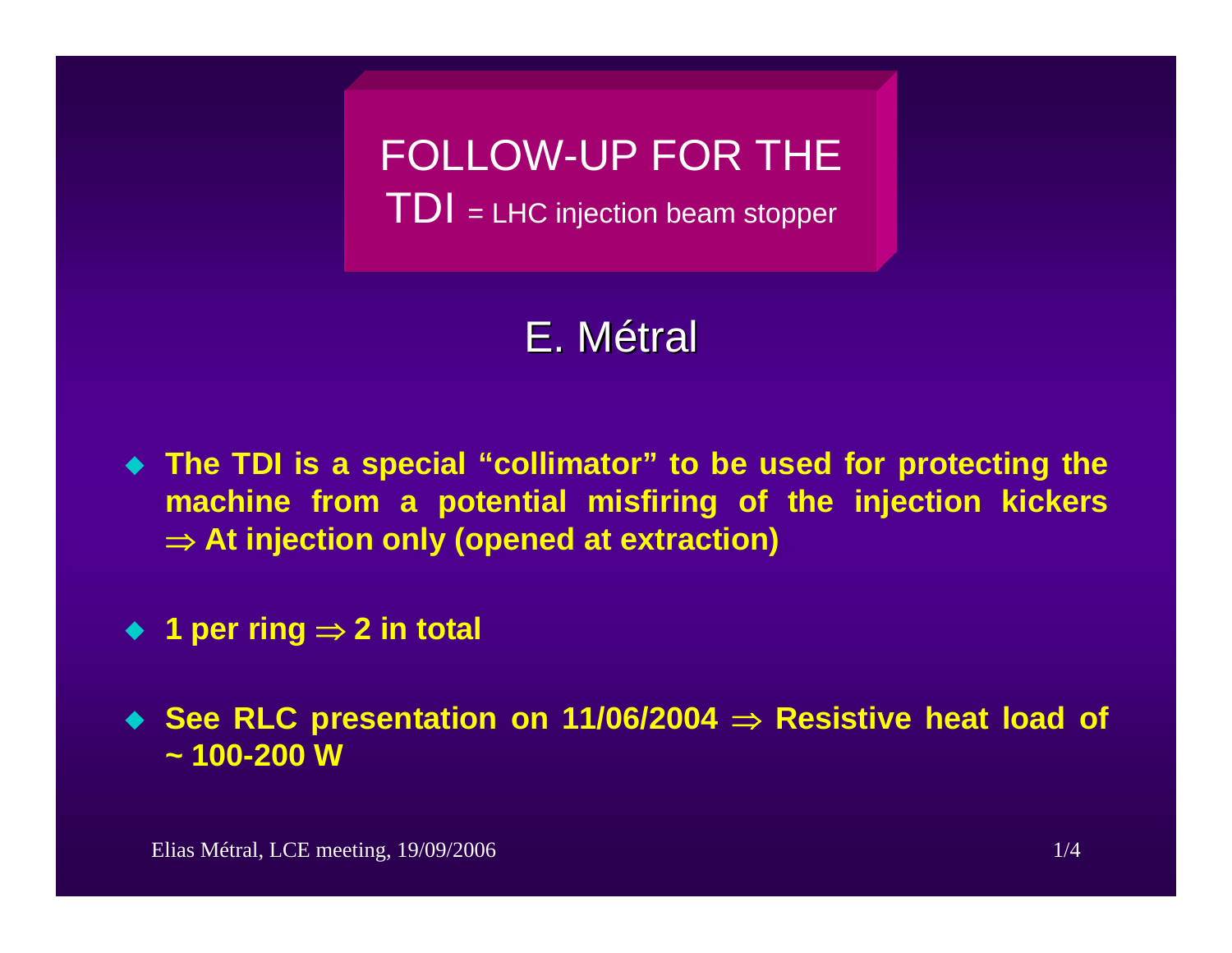## **TDI configuration for ALICE**



Elias Métral, LCE meeting, 19/09/2006 2/4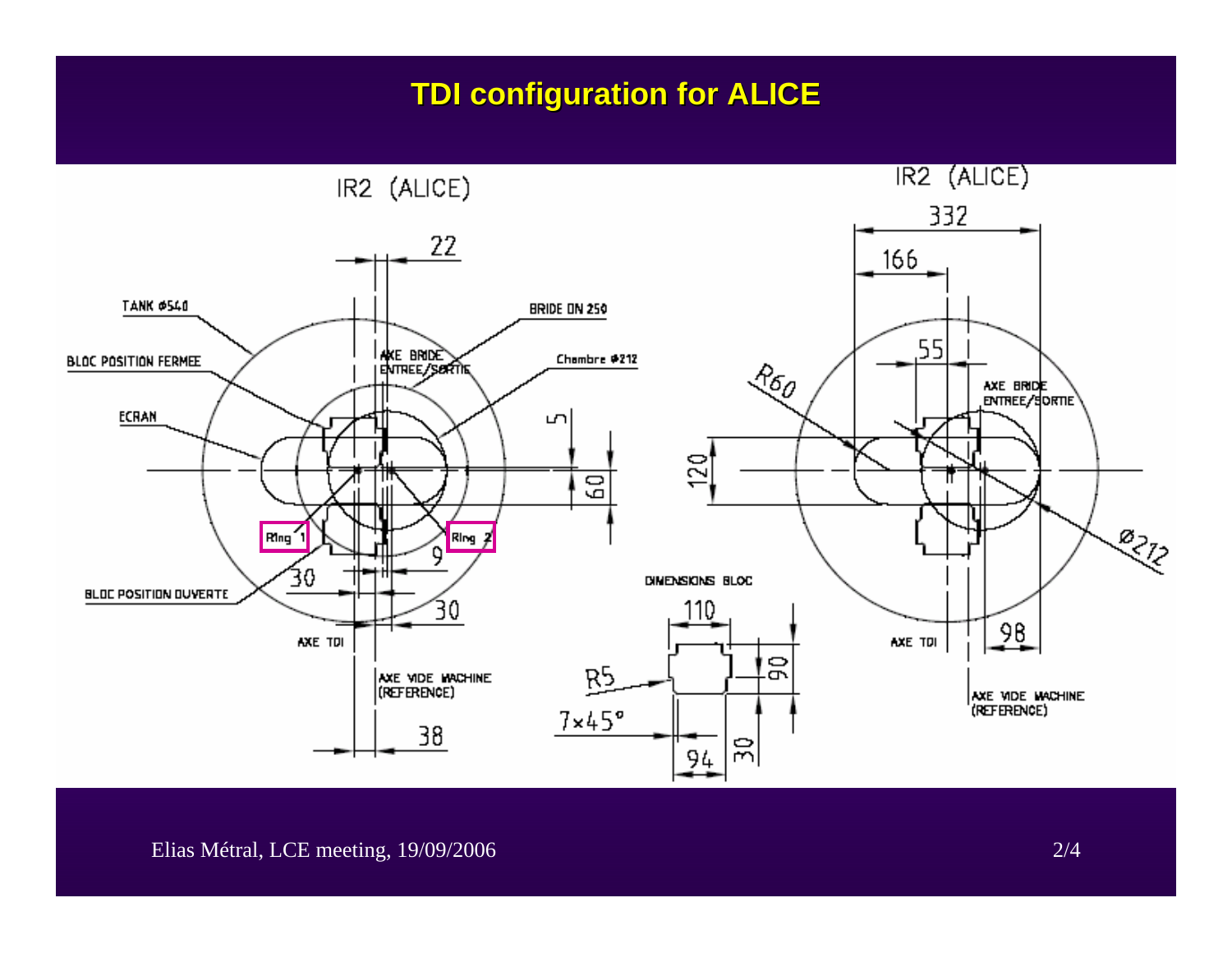## **1) Follow-up with Brennan the TDI gap requirements** <sup>⇒</sup> **Email from Verena Kain:**

**"The TDI provides damage protection against injection kicker failures. It will only be close to the beam during injection. Two parameters determine the required setting of the TDI: the injected intensity and the LHC available aperture. If the injected intensity is above 2e12, the TDI jaws have to be moved to the nominal setting determined by the LHC aperture (6.8** <sup>σ</sup> **setting for 7.5** σ **available aperture)"**

 **2) Check that beam-induced heating of several kW is acceptable**  ⇒ **Email to Oliver Aberle:** 

**"We estimate the acceptable heatload up to 20kW. We will try to do during the bake out cycle some measurements in the lab"**